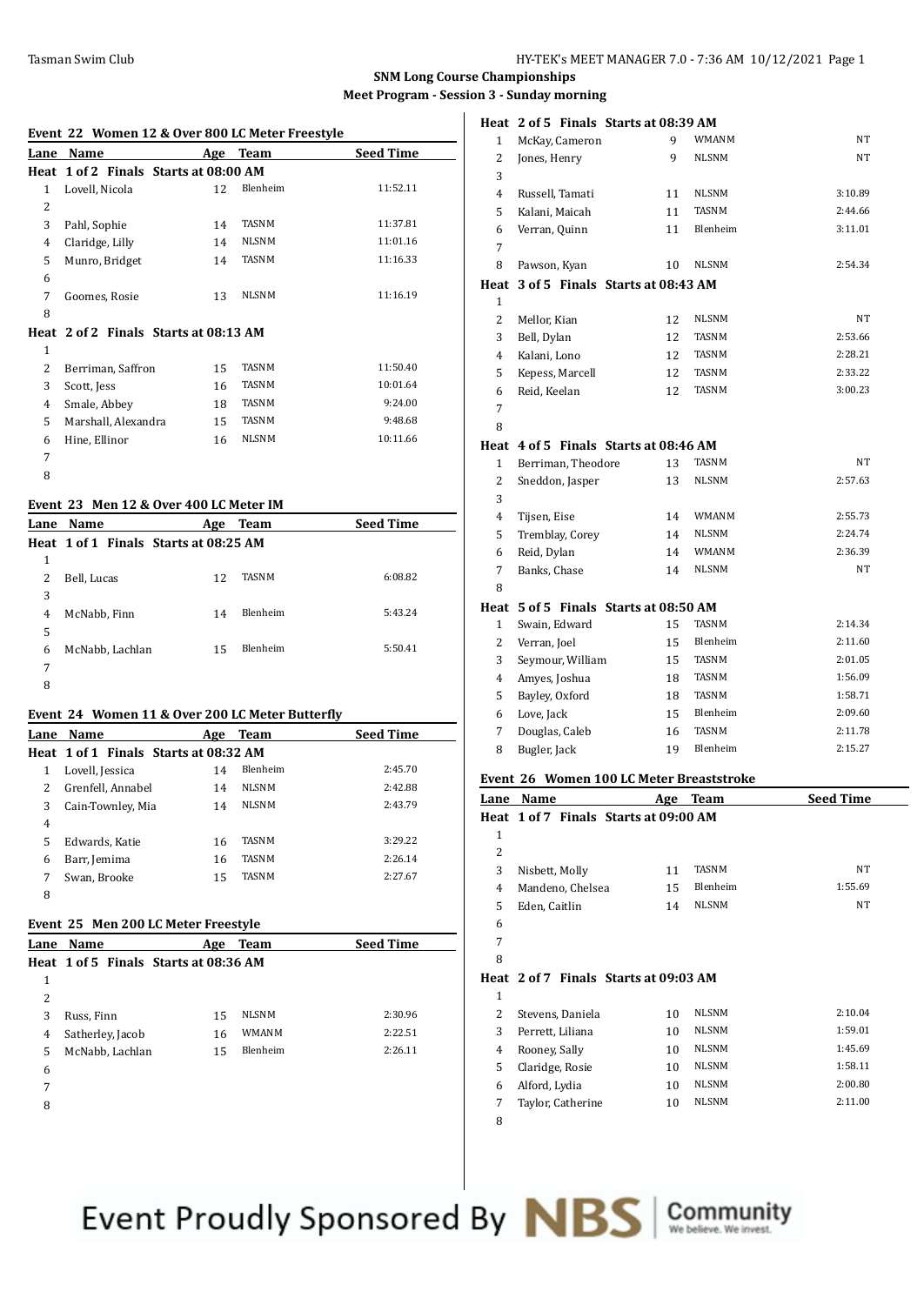#### **SNM Long Course Championships Meet Program - Session 3 - Sunday morning**

|                                        | Heat 3 Finals (#26 Women 100 LC Meter Breaststroke) |     |              |                  |  |
|----------------------------------------|-----------------------------------------------------|-----|--------------|------------------|--|
| 1                                      | Kole, Hannah                                        | 11  | Blenheim     | 2:02.16          |  |
| 2                                      | Linyard, Nia                                        | 11  | TASNM        | 1:49.04          |  |
| 3                                      | Scott, Georgia                                      | 11  | NLSNM        | 1:47.97          |  |
| 4                                      | Old, Keisha                                         | 11  | <b>NLSNM</b> | 1:41.18          |  |
| 5                                      | Harris, Claudia                                     | 11  | Blenheim     | 1:46.67          |  |
| 6                                      | Daly, Harriett                                      | 11  | TASNM        | 1:48.29          |  |
| 7                                      | Tremblay, Laura                                     | 11  | <b>NLSNM</b> | 1:51.43          |  |
| 8                                      | Kemp, Ayla                                          | 11  | TASNM        | NT               |  |
| Heat                                   | 4 of 7 Finals Starts at 09:08 AM                    |     |              |                  |  |
| $\mathbf{1}$                           |                                                     |     |              |                  |  |
| 2                                      | Taylor, Charlotte                                   | 12  | NLSNM        | 1:48.43          |  |
| 3                                      | McKay, Brianna                                      | 12  | TASNM        | 1:33.79          |  |
| 4                                      | Urquhart, Hannah                                    | 12  | TASNM        | 1:32.37          |  |
| 5                                      | Stewart, Tegen                                      | 12  | NLSNM        | 1:32.92          |  |
| 6                                      | Yeo, Macey                                          | 12  | TASNM        | 1:43.76          |  |
| 7                                      | Cain-Townley, Bella                                 | 12  | NLSNM        | 1:52.85          |  |
| 8                                      |                                                     |     |              |                  |  |
|                                        |                                                     |     |              |                  |  |
| Heat<br>$\mathbf{1}$                   | 5 of 7 Finals Starts at 09:10 AM                    | 13  | <b>WMANM</b> | 1:48.23          |  |
|                                        | Oliver, Holly                                       |     |              | 1:44.92          |  |
| 2                                      | Smale, Kirsten                                      | 13  | TASNM        |                  |  |
| 3                                      | Sandall, Alexis                                     | 13  | NLSNM        | 1:35.68          |  |
| 4                                      | Linyard, Keshia                                     | 13  | TASNM        | 1:34.68          |  |
| 5                                      | Goomes, Rosie                                       | 13  | <b>NLSNM</b> | 1:35.54          |  |
| 6                                      | Rooney, Georgia                                     | 13  | NLSNM        | 1:35.78          |  |
| 7                                      | Adams, Samara                                       | 13  | TASNM        | 1:46.60          |  |
| 8                                      |                                                     |     |              |                  |  |
|                                        | Heat 6 of 7 Finals Starts at 09:13 AM               |     |              |                  |  |
| 1                                      | Satherley, Helena                                   | 14  | WMANM        | 1:41.64          |  |
| 2                                      | Claridge, Lilly                                     | 14  | NLSNM        | 1:39.49          |  |
| 3                                      | Kole, Sophie                                        | 14  | Blenheim     | 1:34.81          |  |
| 4                                      | Huata-Findlay, Olivia                               | 14  | <b>NLSNM</b> | 1:28.37          |  |
| 5                                      | McKay, Keita                                        | 14  | WMANM        | 1:33.04          |  |
| 6                                      | Bayley, Ariah                                       | 14  | <b>NLSNM</b> | 1:36.88          |  |
| 7                                      | Krahagen, Charlotte                                 | 14  | WMANM        | 1:40.53          |  |
| 8                                      | Pahl, Sophie                                        | 14  | TASNM        | 1:44.61          |  |
|                                        | Heat 7 of 7 Finals Starts at 09:15 AM               |     |              |                  |  |
| $\mathbf{1}$                           | Marshall, Alexandra                                 | 15  | TASNM        | 1:30.36          |  |
| 2                                      | Barr, Gabbi                                         | 18  | <b>TASNM</b> | 1:22.24          |  |
| 3                                      | Harman, Sam                                         | 17  | TASNM        | 1:21.03          |  |
| 4                                      | Loach, Rebecca                                      | 17  | TASNM        | 1:17.48          |  |
| 5                                      | Ketel, Mya                                          | 15  | TASNM        | 1:19.99          |  |
| 6                                      | Mellor, Ariana                                      | 16  | NLSNM        | 1:21.84          |  |
| 7                                      | Molnar, Sophia                                      | 15  | WHACB-CB     | X1:24.05         |  |
| 8                                      | Edwards, Katie                                      | 16  | TASNM        | 1:42.92          |  |
|                                        |                                                     |     |              |                  |  |
| Event 27 Men 100 LC Meter Breaststroke |                                                     |     |              |                  |  |
|                                        | Lane Name                                           | Age | <b>Team</b>  | <b>Seed Time</b> |  |
| Heat                                   | 1 of 5 Finals Starts at 09:17 AM                    |     |              |                  |  |
| $\mathbf{1}$                           |                                                     |     |              |                  |  |
| 2                                      | McKay, Cameron                                      | 9   | WMANM        | 3:11.12          |  |
| 3                                      | Jones, Henry                                        | 9   | NLSNM        | 1:56.27          |  |
| 4                                      |                                                     |     |              |                  |  |
| 5                                      | Krahagen, Alex                                      | 10  | WMANM        | 2:26.30          |  |
| 6                                      | Pawson, Kyan                                        | 10  | NLSNM        | 1:46.91          |  |
| 7                                      | Hu, Gordon                                          | 10  | TASNM        | 1:54.81          |  |
|                                        |                                                     |     |              |                  |  |

|                | Heat 2 of 5 Finals Starts at 09:21 AM |            |              |                  |
|----------------|---------------------------------------|------------|--------------|------------------|
| $\mathbf{1}$   |                                       |            |              |                  |
| $\overline{2}$ |                                       |            |              |                  |
| 3              | Tappenden, Mark                       | 11         | <b>WMANM</b> | NT               |
| $\overline{4}$ | Kalani, Maicah                        | 11         | <b>TASNM</b> | 1:40.90          |
| 5              | Verran, Quinn                         | 11         | Blenheim     | NT               |
| 6              | Lu, Ethan                             | 11         | <b>NLSNM</b> | NT               |
| 7              |                                       |            |              |                  |
| 8              |                                       |            |              |                  |
|                | Heat 3 of 5 Finals Starts at 09:23 AM |            |              |                  |
| 1              |                                       |            |              |                  |
| $\overline{2}$ | Hall, Andrew                          | 12         | Blenheim     | 1:50.63          |
| 3              | Mellor, Kian                          | 12         | <b>NLSNM</b> | 1:36.36          |
| 4              | Kalani, Lono                          | 12         | TASNM        | 1:26.51          |
| 5              | Bell, Lucas                           | 12         | <b>TASNM</b> | 1:31.08          |
| 6              | Bell, Dylan                           | 12         | <b>TASNM</b> | 1:36.87          |
| 7              |                                       |            |              |                  |
| 8              |                                       |            |              |                  |
| Heat           | 4 of 5 Finals Starts at 09:25 AM      |            |              |                  |
| 1              |                                       |            |              |                  |
| 2              | Tijsen, Eise                          | 14         | WMANM        | 1:57.74          |
| 3              | Bryant, Finn                          | 14         | <b>NLSNM</b> | 1:29.57          |
| 4              | Tremblay, Corey                       | 14         | <b>NLSNM</b> | 1:28.79          |
| 5              | Palmer-Bensemann, Jaxon               | 14         | <b>WMANM</b> | 1:29.32          |
| 6              | McNabb, Finn                          | 14         | Blenheim     | 1:32.42          |
| 7              |                                       |            |              |                  |
| 8              |                                       |            |              |                  |
| Heat           | 5 of 5 Finals Starts at 09:28 AM      |            |              |                  |
| $\mathbf{1}$   |                                       |            |              |                  |
| $\overline{c}$ |                                       |            |              |                  |
| 3              | Old, Joshua                           | 13         | <b>NLSNM</b> | 1:43.92          |
| 4              |                                       |            |              |                  |
| 5              | Morton, Oliver                        | 15         | <b>NLSNM</b> | 1:13.93          |
| 6              | Timpson, Hamish                       | 18         | Blenheim     | 1:17.96          |
| 7              |                                       |            |              |                  |
| 8              |                                       |            |              |                  |
|                |                                       |            |              |                  |
|                | Event 28 Women 100 LC Meter Freestyle |            |              |                  |
| Lane           | Name                                  | <u>Age</u> | <b>Team</b>  | <b>Seed Time</b> |

| Lane | Name                                  | Age | ream         | seea lime |
|------|---------------------------------------|-----|--------------|-----------|
|      | Heat 1 of 7 Finals Starts at 09:30 AM |     |              |           |
| 1    |                                       |     |              |           |
| 2    |                                       |     |              |           |
| 3    | Bayley, Ariah                         | 14  | <b>NLSNM</b> | 1:14.66   |
| 4    | Oliver, Amy                           | 15  | <b>WMANM</b> | 1:09.86   |
| 5    | Watts, Maddie                         | 17  | <b>NLSNM</b> | 1:10.67   |
| 6    | Schwarzenbach, Isabelle               | 14  | <b>WMANM</b> | 1:17.01   |
| 7    |                                       |     |              |           |
| 8    |                                       |     |              |           |
|      | Heat 2 of 7 Finals Starts at 09:32 AM |     |              |           |
| 1    |                                       |     |              |           |
| 2    | Claridge, Rosie                       | 10  | <b>NLSNM</b> | 1:46.37   |
| 3    | Perrett, Liliana                      | 10  | <b>NLSNM</b> | 1:33.23   |
| 4    | Alford, Lydia                         | 10  | <b>NLSNM</b> | 1:25.10   |
| 5    | Rooney, Sally                         | 10  | <b>NLSNM</b> | 1:26.80   |
| 6    | Taylor, Catherine                     | 10  | <b>NLSNM</b> | 1:40.46   |
| 7    | Stevens, Daniela                      | 10  | <b>NLSNM</b> | 1:51.00   |
|      |                                       |     |              |           |

Event Proudly Sponsored By NBS

Community<br>We believe. We invest.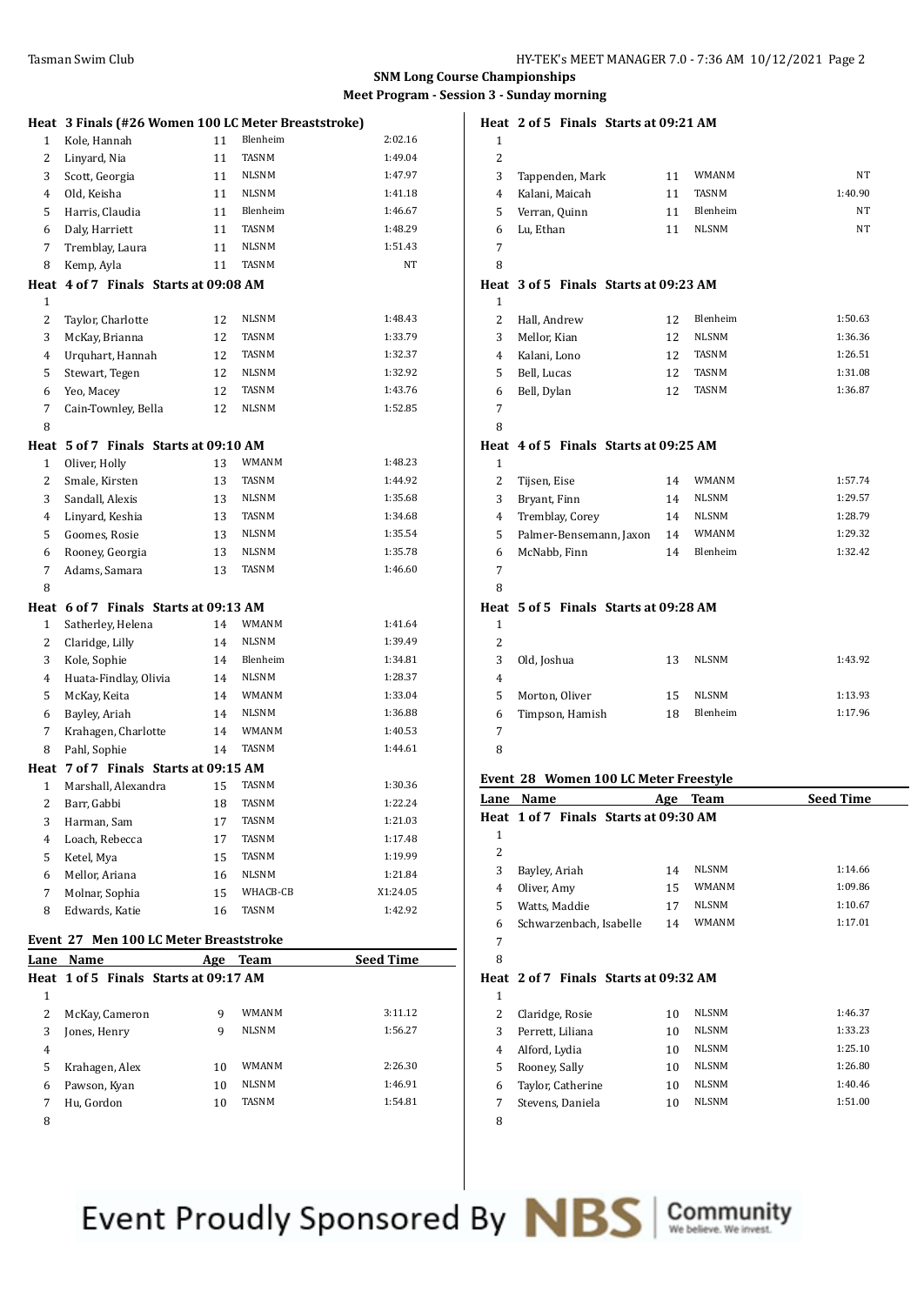#### **SNM Long Course Championships Meet Program - Session 3 - Sunday morning**

|                         | Heat 3 Finals (#28 Women 100 LC Meter Freestyle) |    |                              |                    |
|-------------------------|--------------------------------------------------|----|------------------------------|--------------------|
| 1                       | Kemp, Ayla                                       | 11 | <b>TASNM</b>                 | NT                 |
| 2                       | Maskell, Billie                                  | 11 | <b>NLSNM</b>                 | 1:44.38            |
| 3                       | Linyard, Nia                                     | 11 | TASNM                        | 1:29.83            |
| 4                       | Old, Keisha                                      | 11 | <b>NLSNM</b>                 | 1:14.68            |
| 5                       | Tremblay, Laura                                  | 11 | <b>NLSNM</b>                 | 1:19.68            |
| 6                       | Scott, Georgia                                   | 11 | <b>NLSNM</b>                 | 1:33.13            |
| 7                       | Nisbett, Molly                                   | 11 | TASNM                        | NT                 |
| 8                       |                                                  |    |                              |                    |
|                         | Heat 4 of 7 Finals Starts at 09:37 AM            |    |                              |                    |
| 1                       |                                                  |    |                              |                    |
| 2                       |                                                  |    |                              |                    |
| 3                       | Taylor, Charlotte                                | 12 | <b>NLSNM</b>                 | 1:23.66            |
| 4                       | Marsh, Katie                                     | 12 | Blenheim                     | 1:07.86            |
| 5                       | Yeo, Macey                                       | 12 | TASNM                        | 1:17.27            |
| 6                       | van Orden, Grace                                 | 12 | <b>NLSNM</b>                 | 1:26.58            |
| 7                       |                                                  |    |                              |                    |
| 8                       |                                                  |    |                              |                    |
|                         | Heat 5 of 7 Finals Starts at 09:38 AM            |    |                              |                    |
| 1                       |                                                  |    |                              |                    |
| 2                       | Rooney, Georgia                                  | 13 | <b>NLSNM</b>                 | 1:17.82            |
| 3                       | Seymour, Madeline                                | 13 | <b>TASNM</b>                 | 1:09.99            |
| 4                       | Glover, Eliza                                    | 13 | Blenheim                     | 1:07.39            |
| 5                       | Ruane, Keara                                     | 13 | TASNM                        | 1:09.08            |
| 6                       | Sandall, Alexis                                  | 13 | <b>NLSNM</b>                 | 1:14.32            |
| 7                       | Linyard, Keshia                                  | 13 | TASNM                        | 1:19.40            |
| 8                       |                                                  |    |                              |                    |
|                         | Heat 6 of 7 Finals Starts at 09:40 AM            |    |                              |                    |
| 1                       | Krahagen, Charlotte                              | 14 | <b>WMANM</b>                 | 1:14.18            |
| 2                       | Huata-Findlay, Olivia                            | 14 | <b>NLSNM</b>                 | 1:09.35            |
| 3                       | Chadderton, Emily                                | 14 | NLSNM                        | 1:08.69            |
| 4                       | Eden, Caitlin                                    | 14 | <b>NLSNM</b>                 | 1:07.95            |
| 5                       | Ellena, Eva                                      | 14 | <b>NLSNM</b>                 | 1:08.62            |
| 6                       | Grenfell, Annabel                                | 14 | <b>NLSNM</b>                 | 1:08.72            |
| 7                       | Munro, Bridget                                   | 14 | TASNM                        | 1:11.52            |
| 8                       | Smith, Mikaela                                   | 14 | <b>WMANM</b>                 | 1:14.62            |
|                         | Heat 7 of 7 Finals Starts at 09:42 AM            |    |                              |                    |
| 1                       | Mellor, Ariana                                   | 16 | <b>NLSNM</b><br><b>NLSNM</b> | 1:08.66<br>1:06.02 |
| $\overline{\mathbf{c}}$ | Hine, Ellinor                                    | 16 |                              |                    |
| 3                       | Marshall, Alexandra                              | 15 | TASNM                        | 1:04.10            |
| 4                       | Wilson, Samantha                                 | 15 | TASNM<br>TASNM               | 1:00.81            |
| 5                       | Swan, Brooke                                     | 15 | TASNM                        | 1:03.80<br>1:04.68 |
| 6                       | Scott, Jess<br>Barr, Gabbi                       | 16 | TASNM                        | 1:06.84            |
| 7<br>8                  |                                                  | 18 | WHACB-CB                     | X1:09.53           |
|                         | Molnar, Sophia                                   | 15 |                              |                    |
|                         | Event 29 Men 50 LC Meter Butterfly               |    |                              |                    |

|      | LVEIN 29 MEN JU LUMENT DUNCHIN        |     |                 |                  |
|------|---------------------------------------|-----|-----------------|------------------|
| Lane | <b>Name</b>                           | Age | Team            | <b>Seed Time</b> |
|      | Heat 1 of 6 Finals Starts at 09:52 AM |     |                 |                  |
| 1    |                                       |     |                 |                  |
| 2    | Swain, Edward                         | 15  | <b>TASNM</b>    | 34.31            |
| 3    | Bugler, Jack                          | 19  | Blenheim        | 33.36            |
| 4    | Russ, Finn                            | 15  | <b>NLSNM</b>    | 32.71            |
| 5    | Satherley, Jacob                      | 16  | WMANM           | 33.17            |
| 6    | McNabb, Lachlan                       | 15  | <b>Blenheim</b> | 34.10            |
| 7    |                                       |     |                 |                  |
| 8    |                                       |     |                 |                  |

|                |                |                 | Heat 2 of 6 Finals Starts at 09:53 AM |              |           |
|----------------|----------------|-----------------|---------------------------------------|--------------|-----------|
| $\mathbf{1}$   |                |                 |                                       |              |           |
| $\overline{2}$ | Jones, Henry   |                 | 9                                     | <b>NLSNM</b> | NT        |
| 3              |                | McKay, Cameron  | 9                                     | <b>WMANM</b> | <b>NT</b> |
| 4              |                |                 |                                       |              |           |
| 5              | Pawson, Kyan   |                 | 10                                    | <b>NLSNM</b> | 38.87     |
| 6              | Hu, Gordon     |                 | 10                                    | <b>TASNM</b> | 50.92     |
| 7              |                |                 |                                       |              |           |
| 8              |                |                 |                                       |              |           |
|                |                |                 | Heat 3 of 6 Finals Starts at 09:54 AM |              |           |
| $\mathbf{1}$   |                |                 |                                       |              |           |
| $\overline{c}$ |                | Tappenden, Mark | 11                                    | WMANM        | NT        |
| 3              |                | Russell, Tamati | 11                                    | <b>NLSNM</b> | 43.56     |
| 4              | Verran, Quinn  |                 | 11                                    | Blenheim     | 45.08     |
| 5              |                |                 |                                       |              |           |
| 6              | Old, Joshua    |                 | 13                                    | <b>NLSNM</b> | 39.69     |
| 7              |                | Sneddon, Jasper | 13                                    | NLSNM        | 43.60     |
| 8              |                |                 |                                       |              |           |
| Heat           |                |                 | 4 of 6 Finals Starts at 09:55 AM      |              |           |
| 1              |                |                 |                                       |              |           |
| $\overline{2}$ | Hall, Andrew   |                 | 12                                    | Blenheim     | NT        |
| 3              | Bell, Dylan    |                 | 12                                    | TASNM        | 41.70     |
| $\overline{4}$ | Bell, Lucas    |                 | 12                                    | <b>TASNM</b> | 35.39     |
| 5              |                | Kepess, Marcell | 12                                    | <b>TASNM</b> | 40.99     |
| 6              | Reid, Keelan   |                 | 12                                    | <b>TASNM</b> | 42.07     |
| 7              | Mellor, Kian   |                 | 12                                    | <b>NLSNM</b> | NT        |
| 8              |                |                 |                                       |              |           |
| Heat           |                |                 | 5 of 6 Finals Starts at 09:57 AM      |              |           |
| $\mathbf{1}$   |                |                 |                                       |              |           |
| $\overline{c}$ |                | Tremblay, Corey | 14                                    | NLSNM        | 37.40     |
| 3              |                |                 | Palmer-Bensemann, Jaxon<br>14         | WMANM        | 35.34     |
| 4              | Banks, Chase   |                 | 14                                    | <b>NLSNM</b> | 32.86     |
| 5              | Reid, Dylan    |                 | 14                                    | WMANM        | 32.92     |
| 6              | Bryant, Finn   |                 | 14                                    | <b>NLSNM</b> | 36.04     |
| 7              | Bradley, Billy |                 | 14                                    | <b>TASNM</b> | 38.31     |
| 8              |                |                 |                                       |              |           |

# **Heat 6 of 6 Finals Starts at 09:58 AM**

|   | .cac o or o Thuas bun wacozibo hig |    |                 |       |
|---|------------------------------------|----|-----------------|-------|
|   | Morton, Oliver                     | 15 | <b>NLSNM</b>    | 30.42 |
|   | Verran, Joel                       | 15 | Blenheim        | 29.22 |
| 3 | Bayley, Oxford                     | 18 | <b>TASNM</b>    | 28.72 |
| 4 | Amyes, Joshua                      | 18 | <b>TASNM</b>    | 25.30 |
| 5 | Seymour, William                   | 15 | <b>TASNM</b>    | 27.95 |
| 6 | Douglas, Caleb                     | 16 | <b>TASNM</b>    | 29.13 |
|   | Timpson, Hamish                    | 18 | Blenheim        | 30.08 |
| 8 | Love, Jack                         | 15 | <b>Blenheim</b> | 30.45 |
|   |                                    |    |                 |       |

#### **Event 30 Women 50 LC Meter Butterfly**

| Lane | Name                                  | Age | <b>Team</b>  | <b>Seed Time</b> |
|------|---------------------------------------|-----|--------------|------------------|
|      | Heat 1 of 6 Finals Starts at 09:59 AM |     |              |                  |
| 1    | Mandeno, Chelsea                      | 15  | Blenheim     | 48.09            |
| 2    | Taylor, Charlotte                     | 12  | <b>NLSNM</b> | 42.29            |
| 3    | Anticich, Milla                       | 14  | <b>NLSNM</b> | 41.26            |
| 4    | Eden, Caitlin                         | 14  | <b>NLSNM</b> | 36.96            |
| 5    | Tappenden, Josephine                  | 14  | <b>WMANM</b> | 37.29            |
| 6    | Satherley, Helena                     | 14  | WMANM        | 42.09            |
| 7    | Schwarzenbach, Isabelle               | 14  | WMANM        | 42.34            |
| 8    |                                       |     |              |                  |